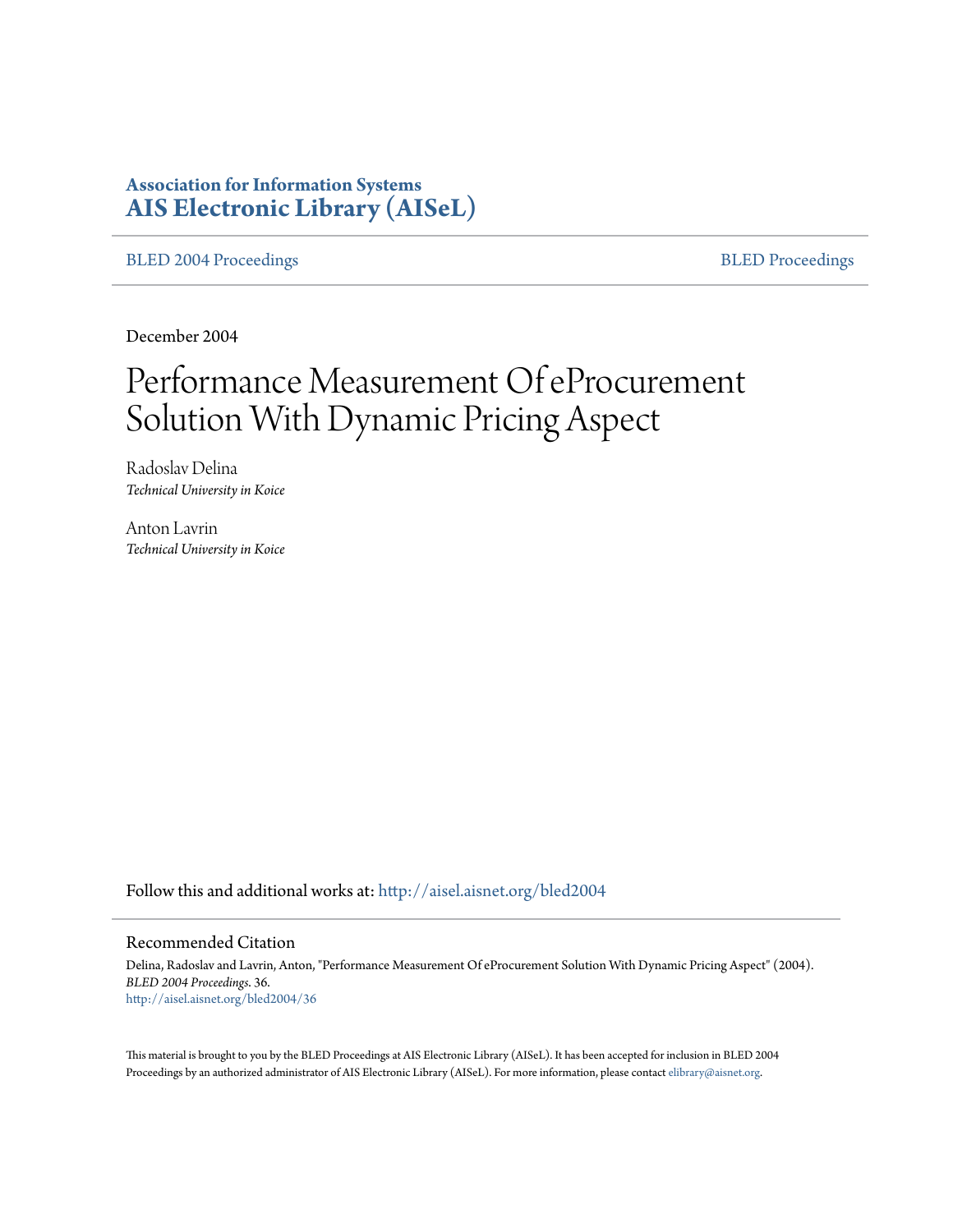## **17th Bled eCommerce Conference**

#### **eGlobal**

Bled, Slovenia, June 21 - 23, 2004

## **Performance Measurement Of eProcurement Solution With Dynamic Pricing Aspect**

#### **Radoslav Delina, Anton Lavrin**

Technical University in Košice, Slovak republic radoslav.delina@tuke.sk, anton.lavrin@tuke.sk

#### **Abstract**

*One of the biggest problems by decisions in the e-business investments is unclear ROI and uncertainty about how to measure results. In this paper we present some aspects of research in measuring the impact of web based B2B procurement. Presented approach is focused on ROI indicator, which we have adjusted to e-commerce specifics, especially to procurement with dynamic pricing transactions. This measuring is performed by accepting structural ROI decomposition by the level of quantification of complexity of attributes used in this indicator. It is expressed by ROI added, i.e. value added for enterprise due to implementation of e-procurement / commerce solution. Finally, we present a conclusion of our research performed on Slovak mining enterprise.* 

## **1 Introduction**

As we can see in statistics and different studies, e-business is still progressing and expanding. The dominant model for the future will be business-to-business (B2B) with 87% share as presented in e-marketer B2B report. In this model, investments in eprocurement are growing faster than investments in any other e-business solution (Chuck 2001). Electronic markets, as outsourced e-commerce services with community added value (Bain 2000, GoldmanSachs 1999) will also gain on importance, by providing aggregation and integration to the participants. Dynamic pricing mechanisms, especially auctions and exchanges will dominate other transaction mechanisms (Kannan, Praveen 2001).

However these solutions will also give a rise to significant complications, such as managers uncertainty about financial results indicators, inability to quantify actual savings and they are uncertain about results measuring (McCullough 2001, Mogolon, M., Raisinghani, M. 2003). Providing solutions to these problems could strongly encourage ebusiness investments decisions.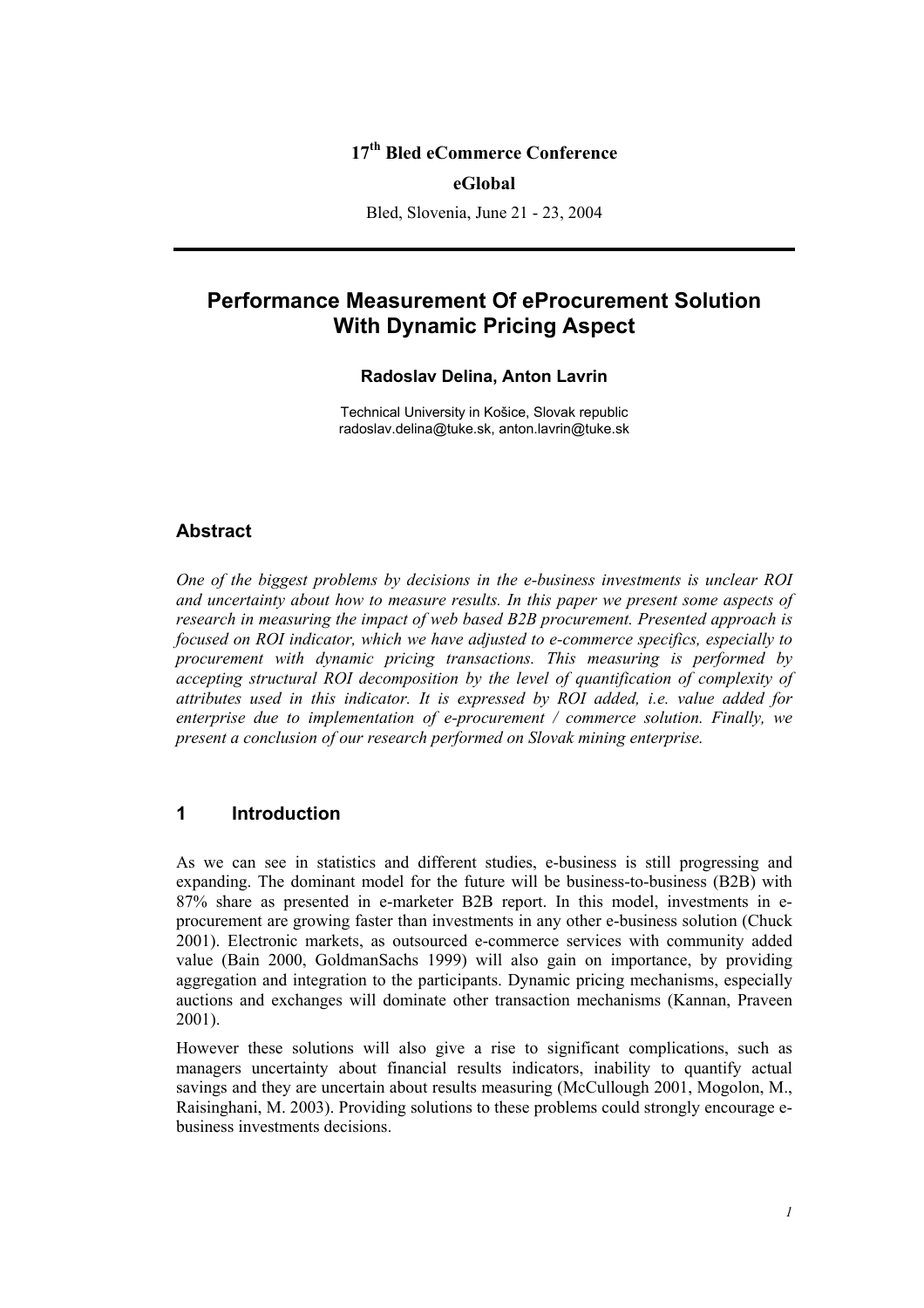## **2 Methodology Of Measuring eBusiness Impact**

In measuring e-business we can see some specifics. E-commerce is solutions complex with various functions and focus. Some solutions as e-auction is element of procurement as well as tool for planning, forecasting, replenishment, supports cooperation in this area (Seifert 2002), etc. they have their own specifics and measurement methodology. On the other hand we must focus on process aspect, in order to be able to identify relationships between e-solutions and business processes. By examining different e-commerce solution combinations as solution portfolios, we could be able to identify marginal efficiency of such portfolios or most effective portfolio for examined process. Hereby, if we focus only on specific industry or segment we could identify marginal efficiency of specific portfolio. If firms in specific industry realize all possible benefits from specific portfolio, they could compare it.

Research, done in this filed, could help by e-business solutions investments decision making. This study presents mainly B2B procurement process solutions and the way for its measurement. Considering abovementioned facts, one of the biggest problems by ebusiness solution investing is unclear ROI (Return on Investment) and quantifying solutions impact. It is essential to provide managers simple and clear methods applicable in practice. Presented approach to design applicable method for measuring B2B procurement was developed in the framework of VEGA (2002) project (national grant project).

## *2.1 Methodology For Complex eProcurement Measuring*

If we take the OECD (OECD, 1999) methodology for measuring e-commerce, we see the logical system used on macro-environment level measuring. But we can also use this system on micro-environment level (for enterprise). OECD layers (readiness, intensity and impact) are well applicable to measuring the e-commerce/e-business impact on enterprise performance. These three areas are in fact areas of specific indicators. The next scheme based on Subramaniam  $\&$  Shaw study (Figure 1) was designed for better identification of e-procurement impact We have integrated all aspects of attributes with OECD (macro)methodology, using modified intensity and readiness indicators (as shown in Table 1).

| Readiness indicators                   | Intensity indicators                                    |
|----------------------------------------|---------------------------------------------------------|
| Online access                          | Percentage of revenue generated online,                 |
| User's accessibility                   | Percentage of online MRO procurement                    |
| Online submitting and modifying orders | Percentage of existing customers doing business online. |
| Automation of document processing      |                                                         |
| Automation of control and monitoring   |                                                         |
| Authorization                          |                                                         |
| Dynamic transaction mechanisms         |                                                         |
| Staff knowledge                        |                                                         |

*Table 1: Examples Of Indicators* 

Readiness can express about staff knowledge – as important success factor (Doucek 2002), level of solution complexity, etc. Intensity represents the rate of application, exploitation, etc. (Barua at al. 2001). Examples of such indicators are in the Table 1.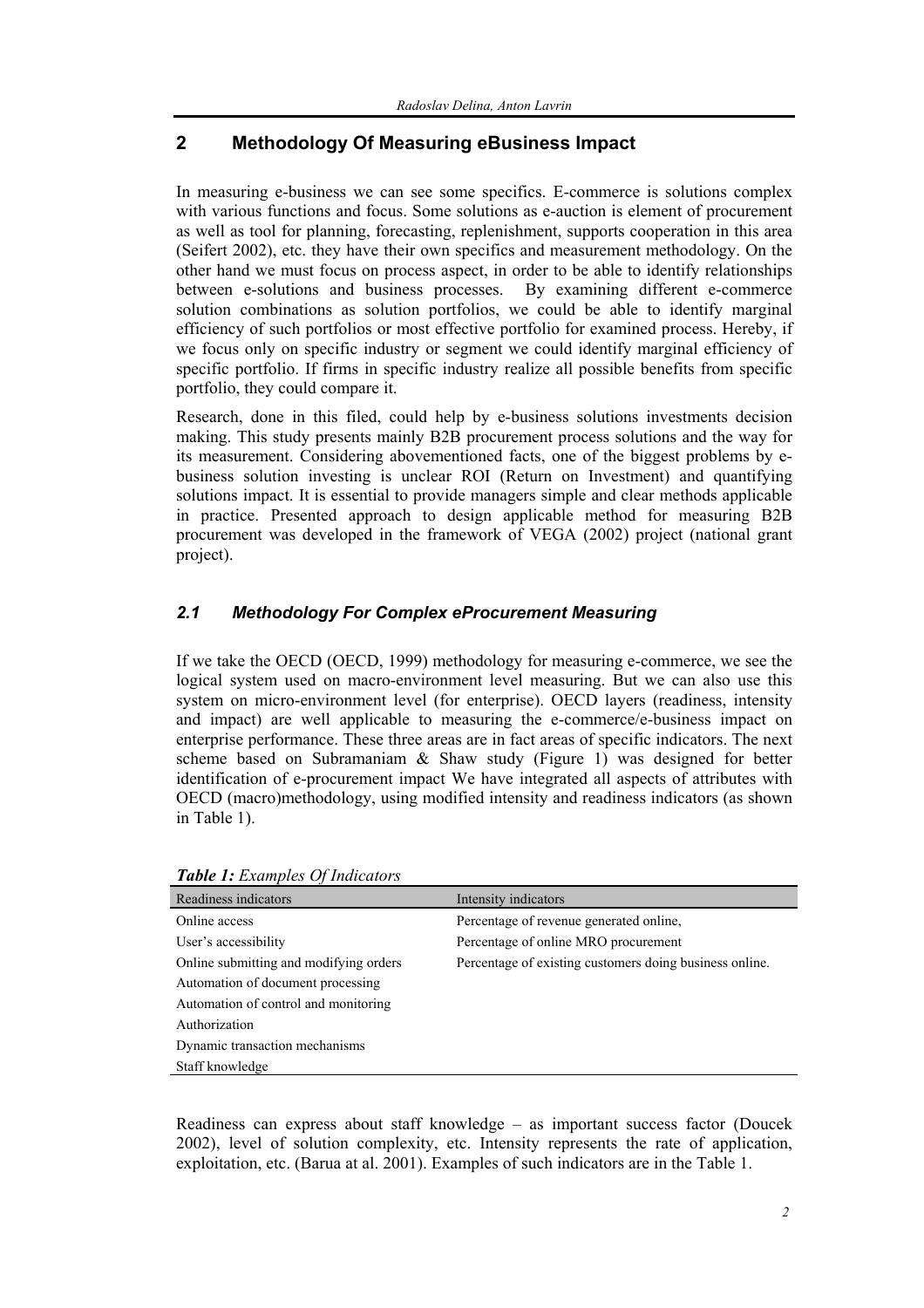Impact can be measured by traditional measurement methods as return on investments and other financial methods (e.g. real option).



*Figure 1: Impact Of Web Based Procurement (Delina 2003)*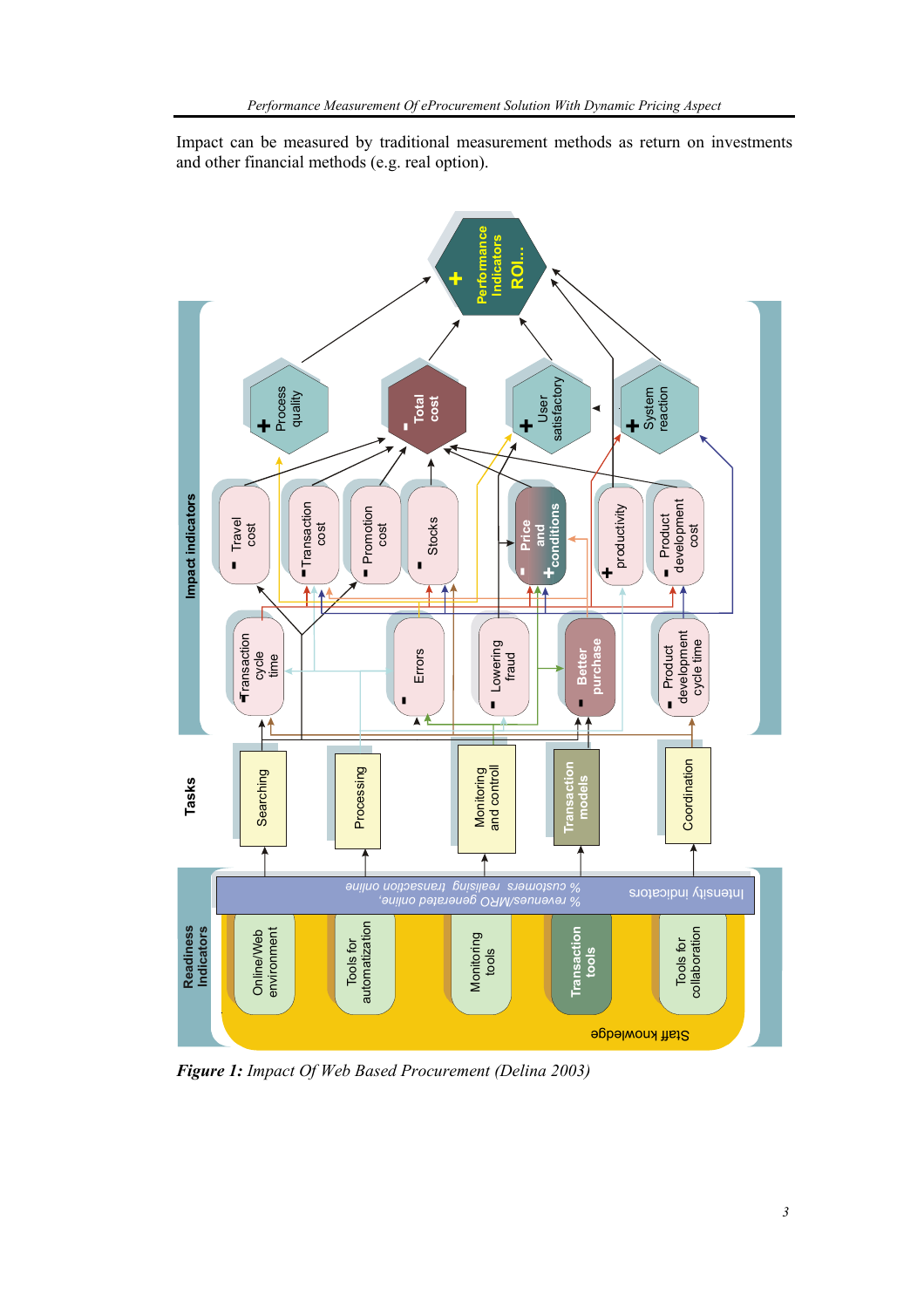## **3 Methodology For ROI Value Measurement**

When deciding on e-commerce solution application, savings can be achieved by this solution and costs needed for its implementation can be defined. If we calculate ROI as share of revenue to total assets, we must adjust both of these attributes by adding relevant values. Firstly, we use the revenue before taxes figure. ROI adjusted by traditional processes (*ROI<sub>c</sub>*) is expressed as follows:

$$
ROI_c = \frac{P + C_r + I_v - D_e - C_c}{A + I + C_r - S - D_e + (TP_e + IP_e - S_i)},
$$
\n(1)

where:

- *P* is profit before taxes by traditional processes (without solution implementation),
- *Cr* is value of identified cost reduction, (more about attributes see Delina 2003), by assets, this cost reduction increases money on bank accounts,
- *Cc* is solution-carrying costs,
- *De* is value of solution depreciation,
- *A* is value of assets without solution implementation,
- *S* is value of stock reduction (material prices and units in warehouse),
- *TPe* is saved value of tangible solution assets as computers, accessories etc.,
- *IPe* is saved value of intangible property, purchased or developed software solution,
- *Si* is the installment on credit in year *I,*

Interest  $(I_v)$  is defined as difference between benefit  $(I_b)$  and loan interest  $(I_l)$ . Benefit interests include interest for savings (*Is*) (deposits) and interest for better-negotiated maturity date  $(I_{md})$ . We can also use lost interest for not investing in solution instead of loan interest  $(I_i)$ . Then complex interest  $(I)$  is expressed as:

$$
I = I_b - I_l = (I_s + I_{md}) - I_l,
$$
\n(2)

We only use  $TP_e$  and  $IP_e$  in the case of debt financing.

For purpose of this study we will define Cr as savings from dynamic pricing models and we will use two factors, purchasing price and maturity date. Savings in purchasing prices are expressed as difference between catalogue prices and prices achieved through dynamic pricing solution.

In the previous part we have presented the case, where profit and assets by traditional processes without implementing e-business solution was known. It could be used for decisions about implementing the solution.

In this way we are able to deduce added ROI by implementing e-business solution. This can be expressed as follows  $(ROI_t \text{ is ROI of traditional processes})$ :

$$
\Delta ROI = ROI_c - ROI_t, \qquad (3)
$$

then

$$
\Delta ROI = \frac{P + Cr + I_v - D_e - C_c}{A + I + C_r - S - D_e + (TP_e + IP_e - S_i)} - \frac{P}{A},\tag{4}
$$

This indicator represents ROI added by implementing e-business solution.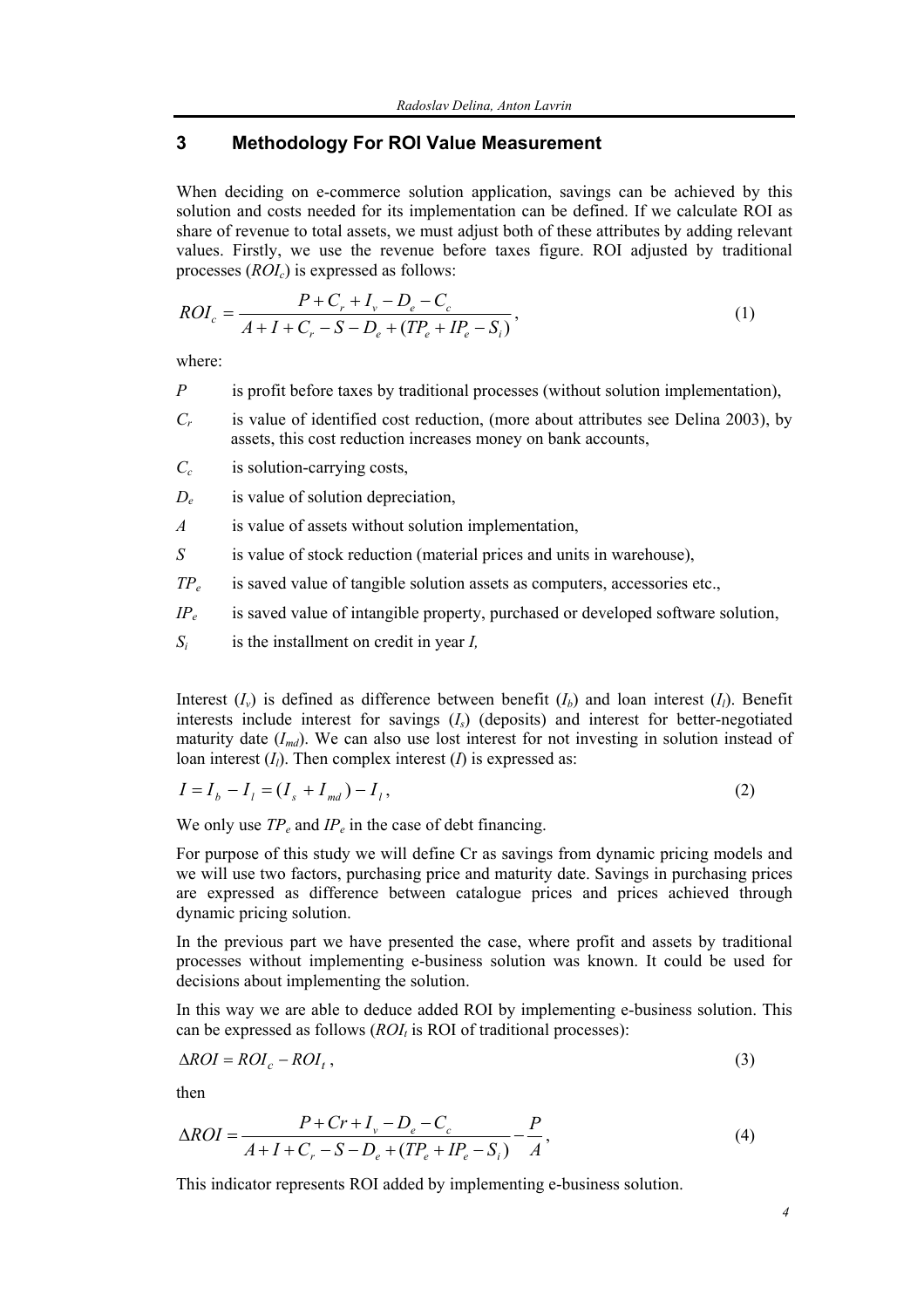In the case of existing evaluation solution a complex profit (Pc) and assets (Ac) (with implemented solution) can be used. Then:

$$
\Delta ROI = \frac{P_c}{A_c} - \frac{P_c - Cr - I_v + D_e + C_c}{A_c - I + S - Cr + D_e - (TP_e + IP_e - S_i)},
$$
\n(5)

Expressing ROI from e-solution:

$$
ROI_e = \frac{I_v + Cr - C_c - D_e}{A_e},\tag{6}
$$

where

*Ae* is value of solution assets:

$$
A_e = TP_e + IP_e + I_v + Cr - S - D_e, \tag{7}
$$

These ROI indicators can be used for measuring performance and efficiency of the enterprise, which is implementing e-commerce solutions. This value as we have mentioned by the ROI's structure is not absolute complex. Soft measured benefits are missed. But in many cases it is sufficient for making performance estimation or decision. On the other hand, for taxes and depreciation allowance purposes, Cash ROI (CROI) expression is more suitable:

$$
CashROI = \frac{(P + Cr + I_v - D_e - C_c)(1 - d) + D_c}{A + I_v - S + Cr - D_e + (TP_e + IP_e - S_i)},
$$
\n(8)

where

*d* is tax rate,

*Dc* is value of complex depreciation.

In the case of added CashROI (∆CROI), the expression is modified:

$$
\Delta CashROI = \frac{(P + Cr + I_v - D_e - C_c)(1 - d) + D_c}{A + I_v - S + Cr - D_e + (TP_e + IP_e - S_i)} - \frac{P(1 - d) + D_t}{A}
$$
(9)

where

*D<sub>t</sub>* is value of depreciation in traditional processes without e-business solution.

This methodology (principle) of indicator adaptation for e-commerce specifics can be used the same way also for another measurement and indicators, such as rate of ROI/profit growth, pay-back period, cash flow, NPV, real option and other.

The performance analysis can be specified by using the dynamic pricing models. These models (Delina 2003) enable the estimation of the whole financial yield and involve aspect results from opportunity to negotiate better maturity date.

#### *3.1 Financial Yield From Dynamic Pricing Models*

Previously, we used modification of some traditional indicators. Adjusted indicators are based on identification of financial yield from specific solution. In our case, it is dynamic transaction solution (reverse e-auction).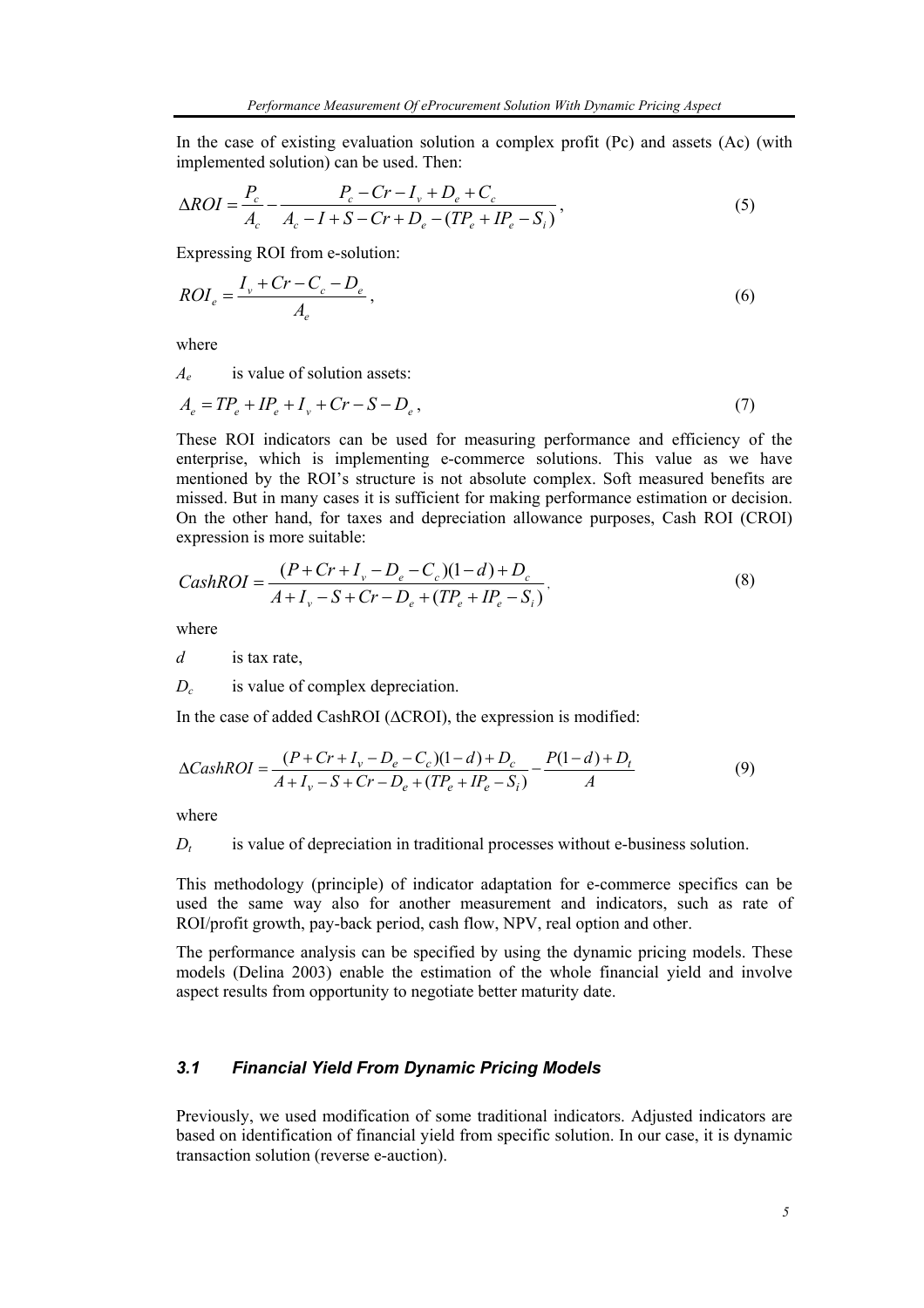As we said previously, we use two factors for evaluation of dynamic pricing models. It is savings in purchasing prices and maturity date. In the procurement case, where enterprise invites potential business partners to some kind of B2B auction, two factors mentioned above are taken as key evaluating factors.

In the case of B2B reverse auction, which is used very often for industrial procurement (Emiliani & Stec 2002), wefirstly need to identify savings for each auction. For thess savings we can calculate interests, as secondary financial yield.

When auction *j* is performed in day *k*, auction price is  $P_0$ , negotiated price is  $P_d$  and interest rate is *i*, then financial yield can be defined as follows:

*Table 2: Identification Of Price Savings From eProcurement* 



Then total financial yield  $(V_u)$  from purchasing prices savings can be expressed as:

$$
V_u = \sum_{j=1}^{n} (P_{0kj} - P_{dkj}) \cdot (1 + i \frac{365 - k_j}{365}),
$$
\n(10)

where

*n* is number of procurement auction

 $k_i$  is the day in the year, when auction *j* is performed

Second aspect of dynamic transaction model is opportunity to negotiate better maturity date. Due to more favorable maturity date a longer maturity interest can be added to the financial yield. For simplification purposes, we can assume that interest after end of the year is equal to interest from the previous year. When maturity date is  $d$ ,  $P_{dkj}$  is achieved price in day  $k$  by auction  $j$ , and then we can express interest from the savings  $(I_{md})$  as follows:

$$
I_{md} = \sum_{j=1}^{n} (P_{dkj} \frac{d_{dkj} - d_{0kj}}{365}) \cdot i
$$
 (11)

Complex savings (or financial yield) (*V*) from dynamic transaction solution can be expressed as: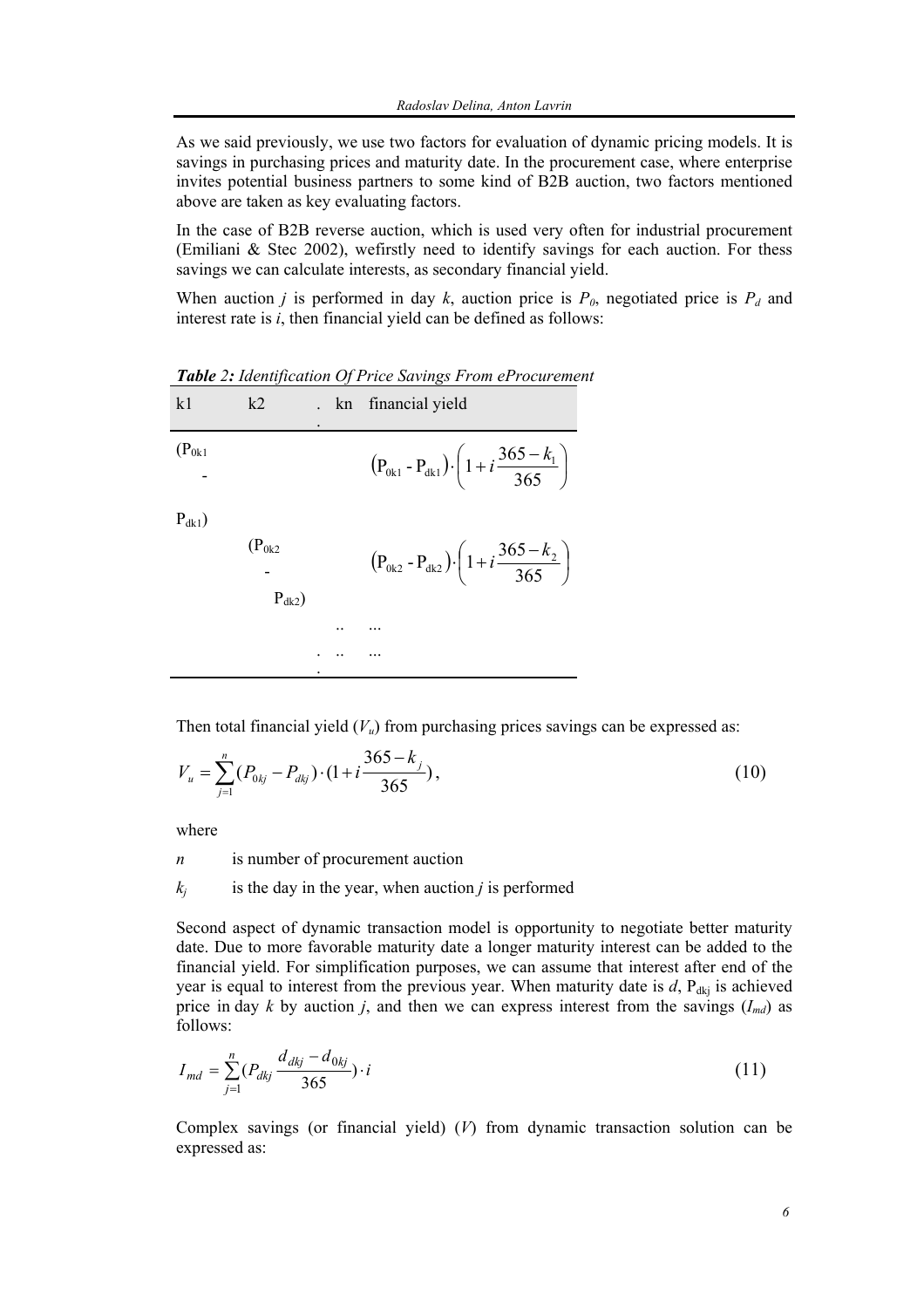$$
V = V_u + I_{md} = \sum_{j=1}^{n} (P_{0kj} - P_{dkj}) \cdot (1 + i \frac{365 - k_j}{365}) + \frac{i}{365} \sum_{j=1}^{n} [P_{dkj} (d_{dkj} - d_{0kj})]
$$
\n(12)

If we want to express only amount of interests from the savings  $(I<sub>v</sub>)$ , from previous results:

$$
I_{v} = I_{s} + I_{md} =
$$
  
=  $i \left[ \sum_{j=1}^{n} (P_{0kj} - P_{dkj}) \frac{365 - k_{j}}{365} + \sum_{j=1}^{n} (P_{dkj} \frac{d_{dkj} - d_{0kj}}{365}) \right]$  (13)

In many cases we must take into account the possibility, that maturity date is not the same as date of performing the auction. In this case we must modify the money availability time. Then

$$
I_{v} = I_{s} + I_{md} =
$$
\n
$$
= i \left[ \sum_{j=1}^{n} (P_{0kj} - P_{dkj}) \frac{365 - k_{j} - d_{dkj}}{365} + \sum_{j=1}^{n} (P_{dkj} \frac{d_{dkj} - d_{0kj}}{365}) \right]
$$
\n
$$
V = V_{u} + U_{md} = \sum_{j=1}^{n} (P_{0kj} - P_{dkj}) \cdot (1 + i \frac{365 - k_{j} - d_{dkj}}{365}) + \frac{i}{265} \sum_{j=1}^{n} [P_{dkj} (d_{dkj} - d_{0kj})]
$$
\n(15)

## **4 Application of Methodology**

=

1

 $\frac{1}{365} \sum_{j=1}^{6} [P_{dkj} (d_{dkj} - d_{0kj}))$ 

*j*

## *4.1 The Background Of Research*

Our research was realized on one of the Slovak mining company request. They have implemented reverse auction model in procurement process (not integrated in information system).

At the beginning of a year, the company only traded 1% of commodities purchased through the e-solution. In that year the company sales through electronic auction accounted for 2,5% of total sales. In the near future they plan to increase that portion to 80%. Nowadays, the company has included the monopolistic suppliers into e-auctions, however the price settings are given by bilateral agreements. That means that e-solutions only serve the needs of buying process automation. Concrete requirements for material supply with parameters of supply term and term of expiration are performed on-line through e-auction, as it is required. Actual realization of material supply through eauction is only performed in 60% of all business partners of the mentioned company.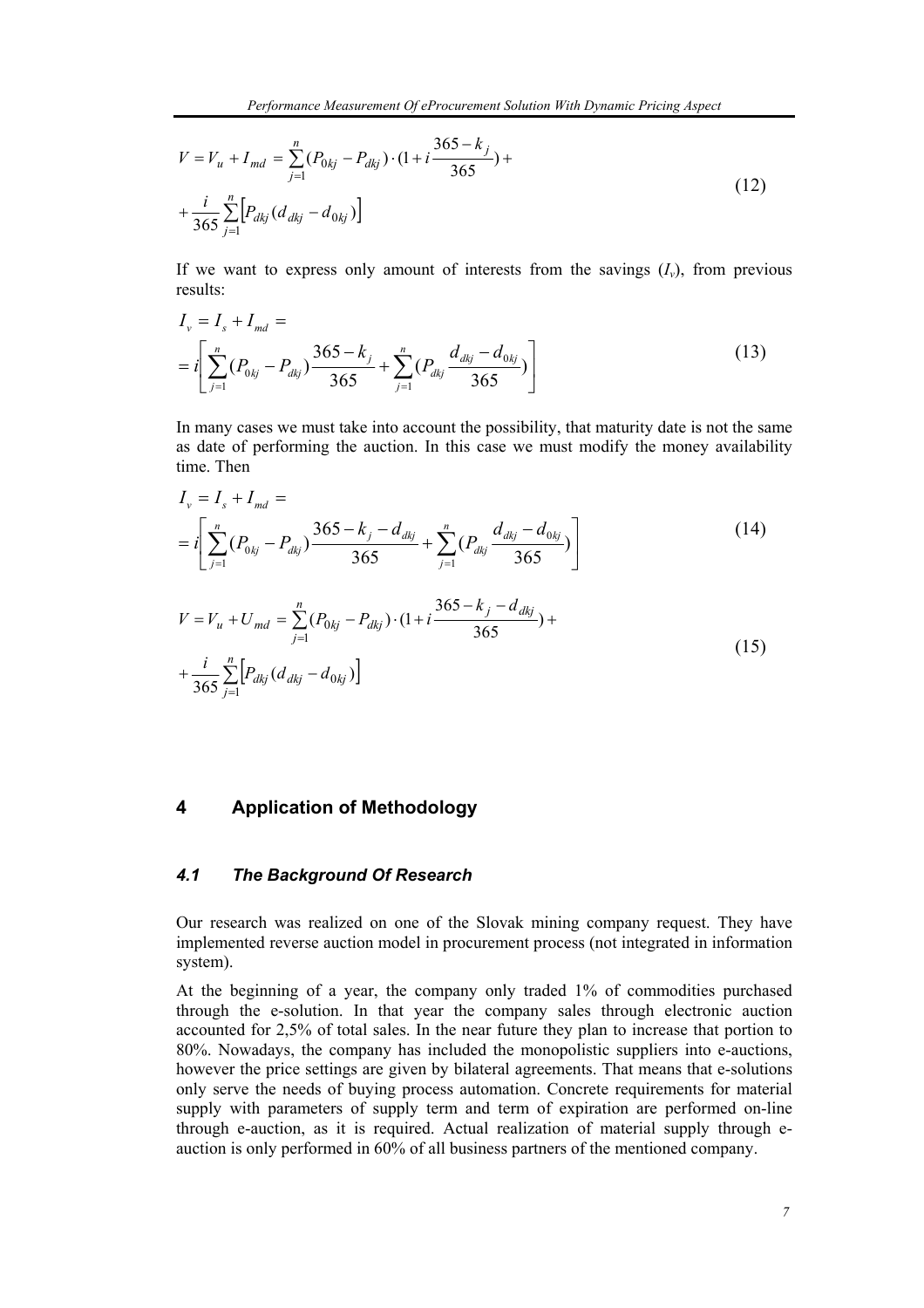Operational purchase for cash is excluded from the system. From the cash position point of view it's not material amount.

The costs of hardware that was purchased for the needs of electronic commerce solutions were in amount of 600 000 Sk (Slovak Crown). Software costs amounted to 1.5 mil. Sk. Costs of the maintenance for the first year were not paid according to the system guarantee. Currently there is a discussion about the conditions of service and maintenance of the system, which are based on a developing service agreement. Licenses are in an abeyance. There were 5 user licenses bought and included in the basic payment. Business partners are not the system users.

In the part of solution applying, an impact evaluation of electronic commerce solution was also mentioned, but only from the efficiency and possible correction point of view.

The above-mentioned solution is based on the principles of dynamic pricing. It is evaluated from the point of 2 attributes – price and maturity date. Other attributes were stated as minimum requirements for invited suppliers but not evaluated. The prices in esolutions are the prices of purchased materials which include the costs of transport. In the following lines we will refer to this solution as to the e-auction.

After finishing research enterprise has integrated this solution with information system, so another issue that came up, was how to measure other benefits from automation. This is the subject to our next research.

The most important issue for managers implementing this solution was how to measure effectiveness and performance of this e-commerce solution. They have requested only traditional indicators as ROI, Cash Flow or payback period as most understandable results. Nevertheless, the principle we used in this research can be used also for other performance measurement indicators and investment measures. Abbreviated research with application is presented in the next chapters.

## *4.2 Approach To Application*

The investigation of possibilities of acquisition cost decrease is the first step for the impact of the solution detection. It is possible to identify the savings in two ways. First is the rough calculation when the first price in auction is considered as the one we would pay if we used the regular way of purchasing – by catalogue. The second way of solution impact evaluation is exact research of the real catalogue price at the time of the auction performance.

In accordance with the psychological aspect, there is a valid assumption that the first price offered in auction would be higher than the real catalogue price. The participant doesn't have anything to lose if he mounts the price higher. In case of breakdown by another offer he's still able to reduce his own offer. But in case of low auction attendance, he can achieve a higher price than the catalogue one.

Valorization of the savings is the second step that needs to be performed from the aspect of better conditions (achieved more favorable maturity date). It is uniform and very easy to use from the auction data.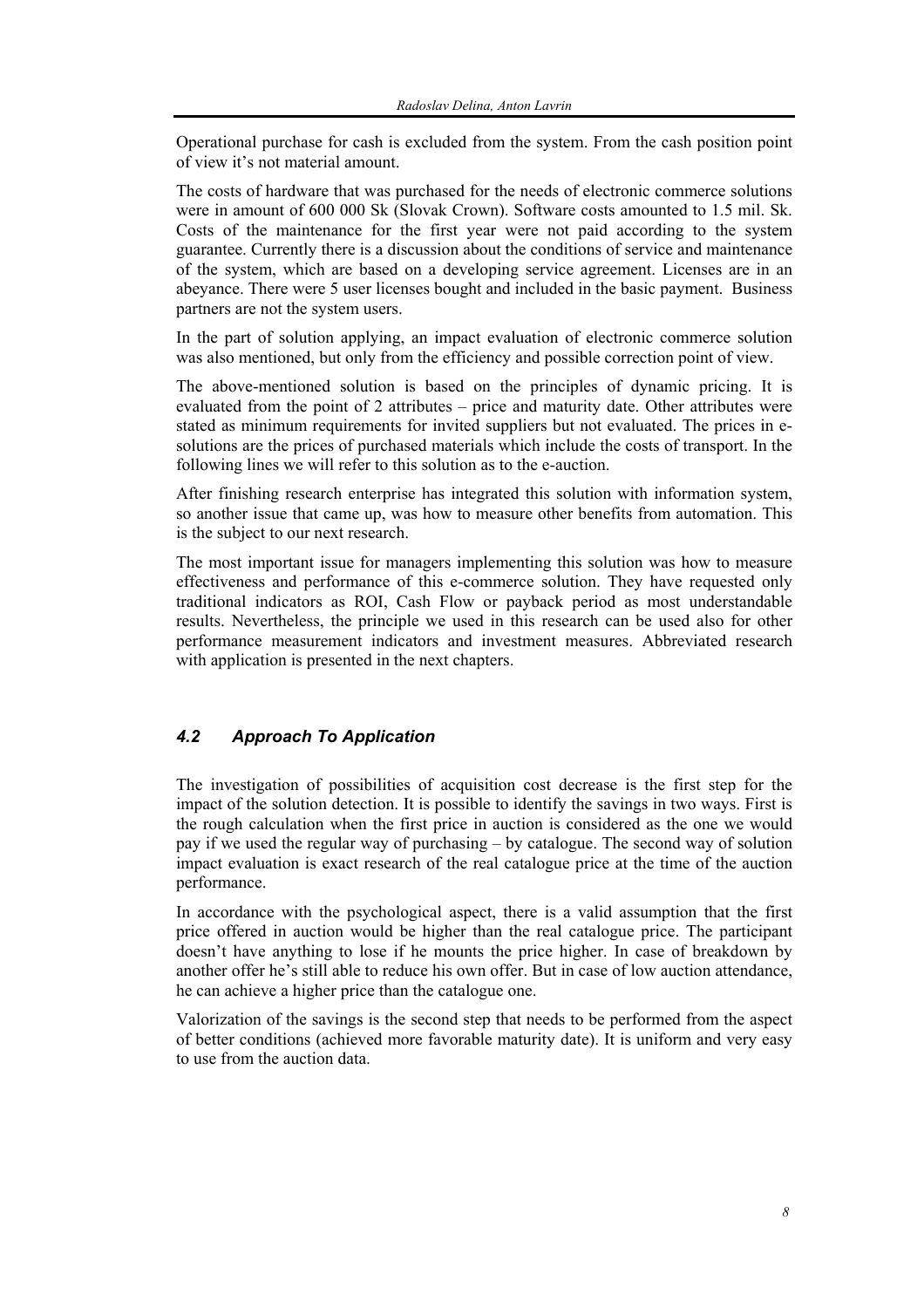

*Figure 2: Example Of Price Development* 

In this figure, price development in e-auction is presented. Maturity date savings was from initial 30 to final 50 days. These savings are the main benefits from this e-solution. Only problem could represent catalogue prices identification (with 1 year delay) but in connection with procurement, we have found that managers would be able to estimate catalogue prices at the time of e-auction realization without any problem. We measure complex impact on performance in next chapter in line with metrics mentioned above.

### *4.3 Method Application*

In our case, the staff costs are not relevant due to the same number of personnel employed before and after the solution implementation. During the next implementation phase and in accordance with the development of the metrics for labor savings indicator calculation, it will become clearer that there is some savings which could be solved by positions reduction or by changing the workload. On the other hand there will be much higher qualifying requirements set for the employees who would be allotted to the department of the electronic commerce. Of course it goes hand in hand with a higher salary. That means that the staff cost savings will be equal to the saved staff costs for redundant employees and the increase of the salary for the employees at the department of electronic commerce caused by their higher qualification. In case, that these employees are transferred on other job or function, secondary effect of increased productivity will be taken into account. This problem is a topic of our further research.

The first point in the evaluation process is auction recalculation; sum up the price and maturity savings. These data are presented in appendix by the dates of e-auctions. That means that we will proceed to the ROI analysis with two attributes (the price and maturity date).

Presented methodology was applied in the mining company, which have adopted B2B electronic auction for procurement processes. For ROI calculation of e-solution two methods can be used:

First method is based on accepting only relevant costs. For example, in case of the mining company, we used purchase cost because it changed but we ignored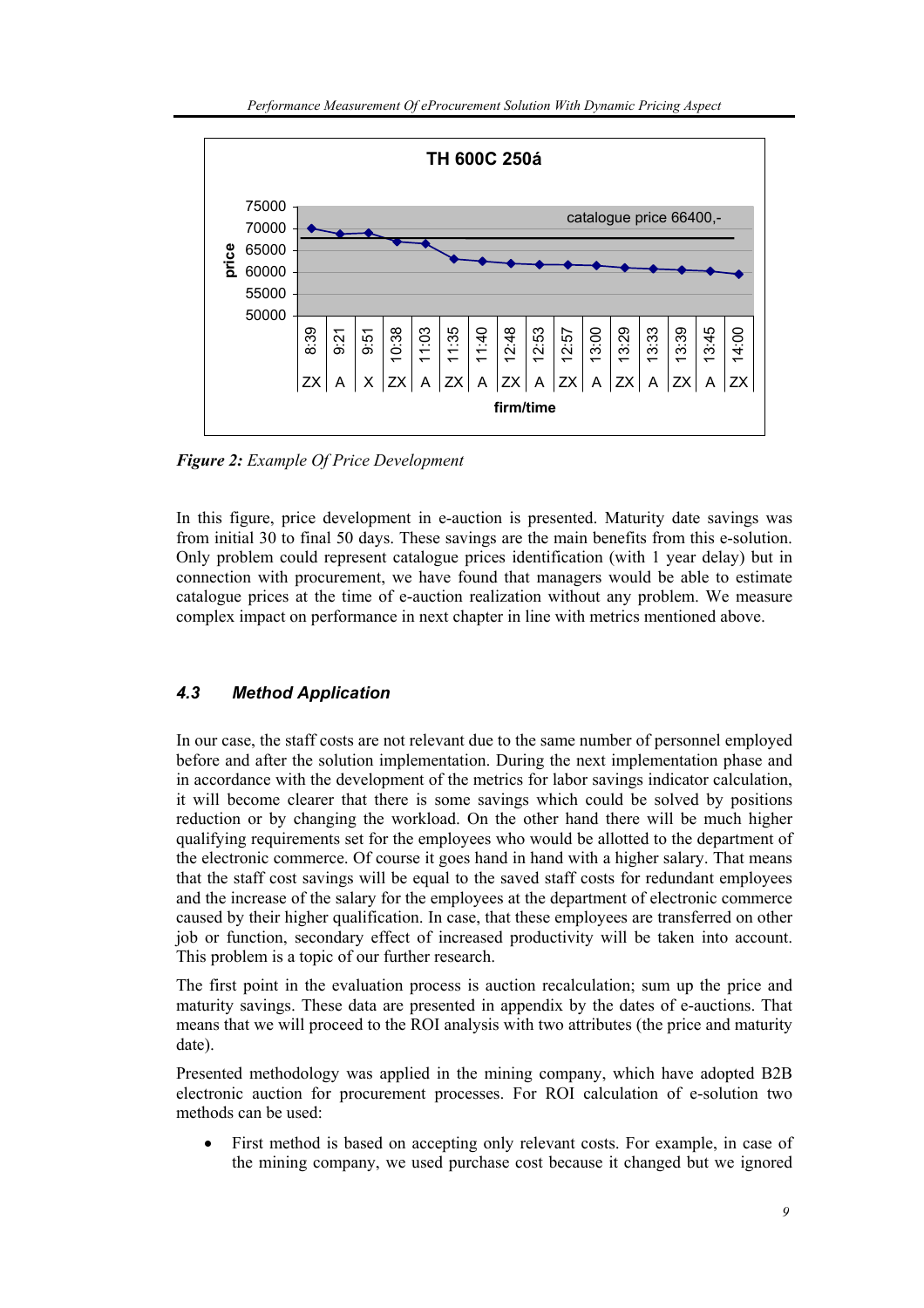personal cost, because this firm couldn't accept redundancies. Hereby we cannot use investment cost because the assets show transfer from money to fixed assets.

• For second method we will reflect all relevant attributes, also personal cost, because e-solution enabled also time savings. In this case we have used model case, where we can take the situation of virtual enterprise, which offers such a solution as outsourced service. Here we must take also personal, investment, maintenance and other costs.

From input data the results were calculated, based on indicators mentioned herein.

Results are presented in the table 3 in two ways. Column of 2.5% procurement intensity show real status of intensity in our company. Column of 80% intensity is status, which our company wants to achieve in 1 year.

| Indicators                   | $2.5\%$ intensity    | 80% intensity        |
|------------------------------|----------------------|----------------------|
| $ROI_e / CROI_e$             | 26,74% / 33,64%      | $95,08\%$ / 68,49%   |
| ROI / CROI                   | $1,14\%$ / 7,54%     | $2,13\%$ / 8,8%      |
| $ROI_t / CROI_t$             | $1,12\%$ / 7,52%     | $1,12\%$ / 7,52%     |
| $\Delta$ ROI / $\Delta$ CROI | $0.02\%$ / $0.022\%$ | $1,017\%$ / 0.66%    |
| ROC / CROC                   | $45,63\%$ / 57,4%    | 2414,5% / 1739%      |
| In the model case            |                      |                      |
| $ROI_e/CROI_e$               | $-15,12\%$ / -       | $92.3\% \div 66.5\%$ |
| ROC/CROC                     | $-25.8\%$ / -        | 2343\% / 1688,6\%    |
|                              |                      |                      |

*Table 3: Results Of ROx* 

Where ROC is return on cost calculated in the same way as ROI and  $ROL<sub>i</sub>$  is ROI if the esolution was not implemented. CROI is CashROI.

After examination of previous results we have found that it is necessary to calculate other indicators (significance of ∆(C)ROI, profit or CF growth and other), but especially level of e-assets and level of virtuality.

*Table 4: Result Of Other Indicators* 

*A*

|                     | $2,5\%$ intensity | 80% intensity |
|---------------------|-------------------|---------------|
| Level of e-assets   | $0.06\%$          | 1.07%         |
| Level of virtuality | 0.046%            | 0.67%         |

Level of assets shows the share of assets generating online processes  $(A_e)$  on total assets (*Ac*). In other words it is percentage of total capital invested into e-solution. This indicator is useful only for companies owned and carry on this e-solution (See Table 4).

$$
M_{\nu A} = \frac{A_e}{A_c},\tag{16}
$$

For allowance of other attributes, such as value of telework, value of digital products and other, it is used level of virtuality. This indicator represents share of financial flows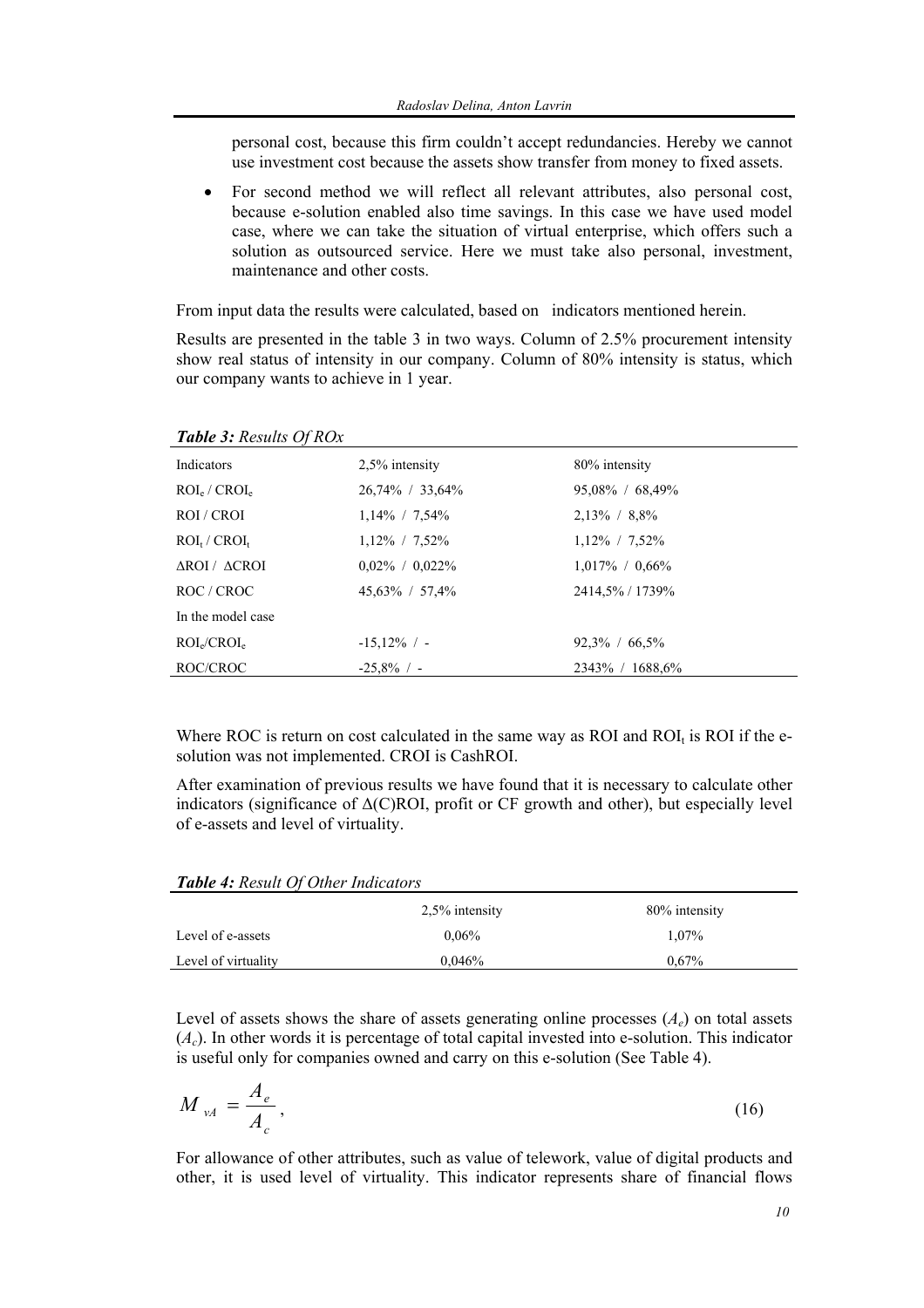related to e-solution  $(O_e)$  on total financial flows  $(O_e)$  on input and also output side (costs + returns). In this case we can also reflect the depreciation of fixed assets generating online processes. This indicator is also suitable for firms participating on outsourced electronic markets where this indicator includes also values of e-services.

$$
M_o = \frac{O_e}{O_c},\tag{17}
$$

Together with this we must also examine ROI. If one of these indicators is low, it could cause lower ROI added.

In our case, we see these indicators as very low. It is because of mining industry specifics (assets are very high through ownership of real estates such as mines).

For the investment evaluation in time, we have assumed, the first year the enterprise procure online with 2.5% intensity (it was reality), other 3 years of depreciable life 80% intensity (as planned by managers).

We have calculated Internal rate of return (IRR) using backsolver function in MS Excel. This and other indicators, shown in the next table, are very positive and show how dynamic transaction solution in electronic commerce could be effective for enterprises.

| Investment effectiveness for 4 years (stated by depreciation plan) |            |            |                       |            |  |  |  |
|--------------------------------------------------------------------|------------|------------|-----------------------|------------|--|--|--|
| <b>IRR</b>                                                         | 401,16%    |            |                       |            |  |  |  |
| $N_e$                                                              | 1,02       |            |                       |            |  |  |  |
|                                                                    | $1th$ year | $2th$ year | $13^{\text{th}}$ year | $4th$ year |  |  |  |
| $Cf_e(in Sk)$                                                      | 1320180,4  | 36341944   | 40882120              | 40882120   |  |  |  |
| $NPV10\%$ (in Sk)                                                  | 87773208   |            |                       |            |  |  |  |

*Table 5: Effectiveness Of Investment Into eSolution* 

## **5 Conclusion**

It is obvious that  $ROI_{e}/CROI_{e}$  is very high at the same time ROI added is very low. This effect is caused by very high value of total assets and low value of indicator of intensity, which is 2,5%. When we compare both indicators values (2,5% and 80%), we see, that ROI added has considerably increased. In fact, the percentage on total ROI is still low. It is one of mining industry specifics, where most of the assets don't relate to the procurement processes. That is the reason for other indicators inclusion – level of e-assets and virtuality, which enabled better results understanding. This indicator also enabled better demonstration of the effect of digital products value or value of teleworking (using e-technology).

We have identified also another very important fact. When we calculate ROI with total assets, we come to the benefit paradox. With increasing of savings from e-solution implementation, this savings determine increasing total assets by increasing financials (cash) - we save money and thus achieve additional interest. In that case, every additional savings mean that rate of ROI growths slower. That is the reason for our recommendation not to use the total assets in the ROI calculation. The better choice, in this case is to use only use fixed assets instead of total assets, which express return on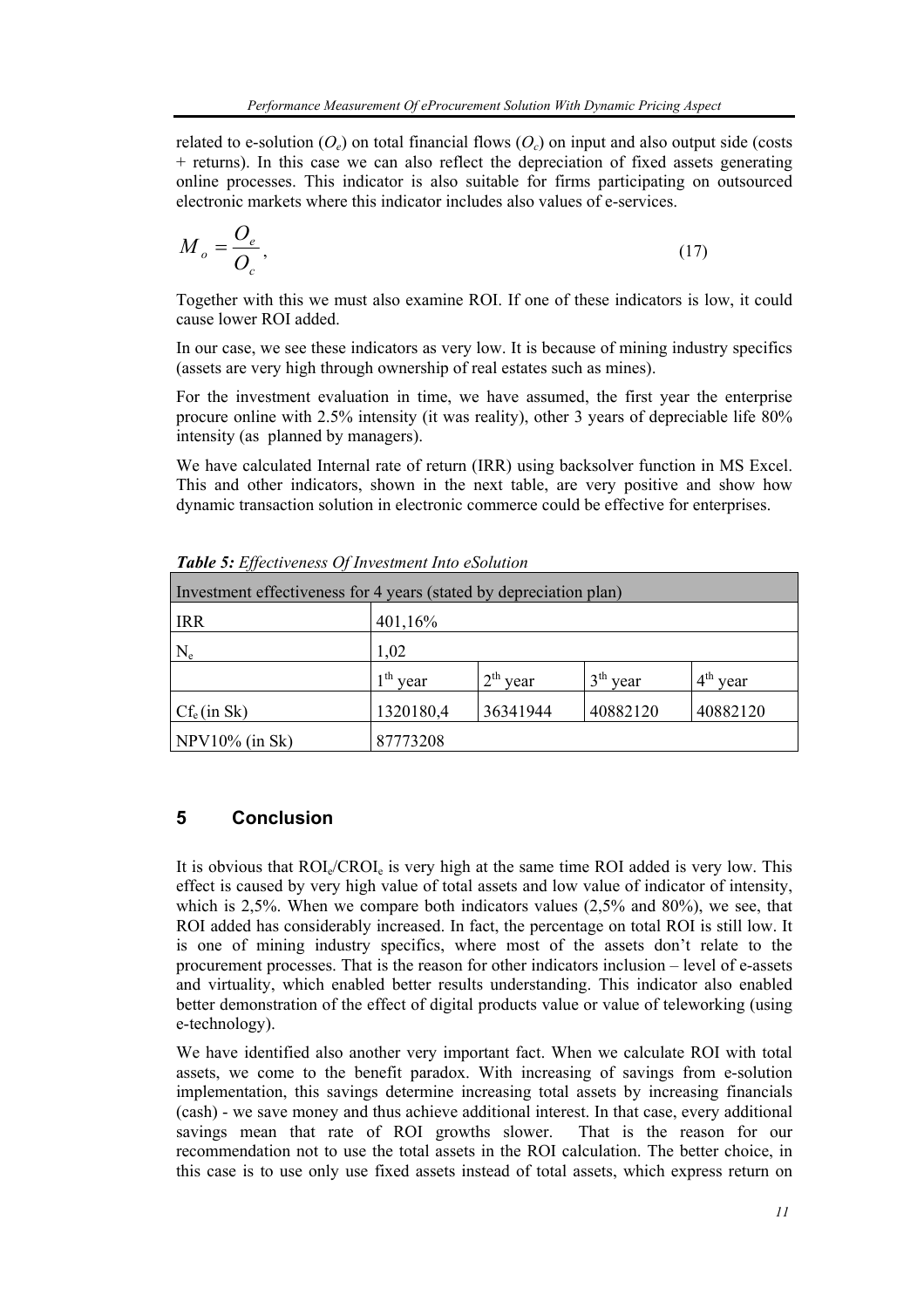actually invested funds without adverse effect of increased cash. Other choice is using only cost per year (ROC). In both cases we can calculate real added value to our ROI, which enables us to better understand the e-procurement impact.

In whole research we have tried to identify "added value" gained from implementation of the e-solution. In this case, we didn't include the personnel costs in the indicators calculation (because in our case human potential stayed unchanged). On the other hand, ensuring e-procurement's efficiency and effectiveness indirectly crated the need for redesign of the company's procurement / purchase as a whole. The results (added value) coming from e-procurement implementation should be more favorable should the company be willing to reduce employment in accordance with redesigning the process.

By calculating  $ROI_e$  and  $ROC_e$  in the case of 2.5% and 80% intensity it is obvious, that by 2.5% level the solution is not effective. But as this indicator increases, the effectiveness of this solution rapidly grows.

For this reason it is appropriate to use backsolver functions for calculating necessary amount of procurement to be effective. Using these methods managers are able to find amount of procurement, and decide if it is more efficient to choose outsourced solution as electronic markets than implementing into the firm.

Considering the research and application outcomes we can underline following conclusions:

- For application into existing environment the expression of added ROI (ROC) is useful, using savings as particular revenue – cash, the firm doesn't need to pay. We don't need to calculate whole personal costs (as by mentioned model case) only the savings. The same approaches can also be used for calculating other financial indicators as payback period, NPV, cash flow etc.
- According to amount of e-procurement we can calculate the margin indicated in which case it is appropriate to choose outsourced solution for e-procurement or using the internal solution.
- For some specifics allowance it is necessary to use also other indicator as level of e-assets and virtuality for better understanding of results (especially if the result are extreme values – very high or low as in the mining company where the total assets are very high because of real estates property).
- The methods for measuring performance was also used by the mining company, specifically pay-back period, financial yield and CROIe. According to this metrics the company is going to develop datamining solution to automatically measure performance of this e-procurement solution in a real time.

By applying of the presented approach and measurement methods, managers will be able to evaluate and measure their investments into procurement and different e-business solutions. This research is wider and is focused on more areas as mentioned above, but for purpose of this study we have outlined at least basic results from area of the ebusiness measurement.

Benefits of this research were also in following issues: the main metrics for financial yields are usable also for intelligent agent in e-procurement solution for automatic choice of best offer. On the other hand, implementing this metrics into solution in datamining system can help to evaluate savings in time to examine other aspects of these dynamic transactions.

This contribution was developed in the framework of the VEGA national grant project No1/9182/02 and TRIMAR UK/00/B/F/PP/129\_110 LdV Program project.